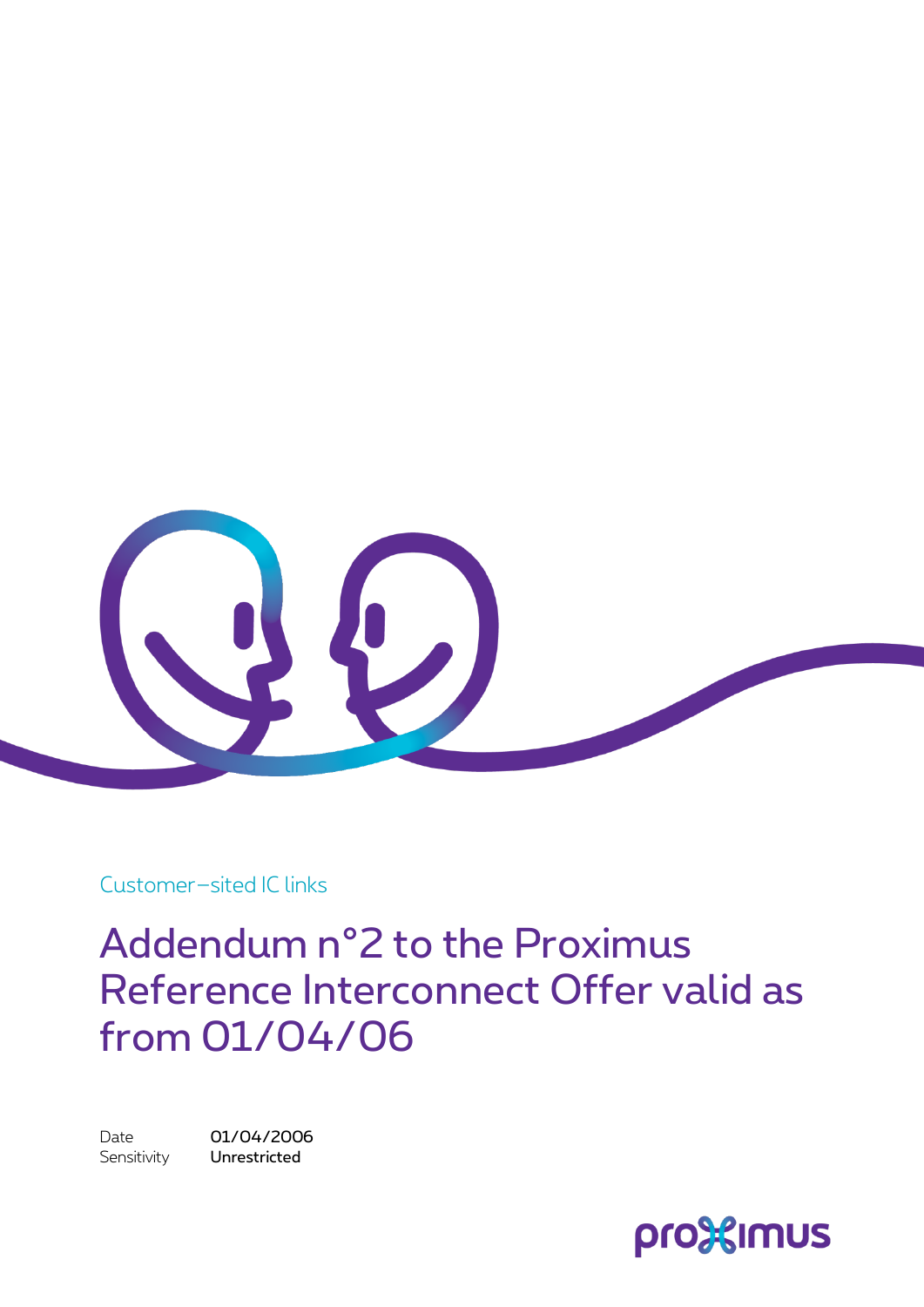# pro<sup>32</sup>imus

## <span id="page-1-0"></span>**Table of contents**

| 16.7.1.1 Customer-sited Interconnect Link connected to a Proximus Area  |  |
|-------------------------------------------------------------------------|--|
| 16.7.1.2 Customer-sited Interconnect Link connected to a Proximus Local |  |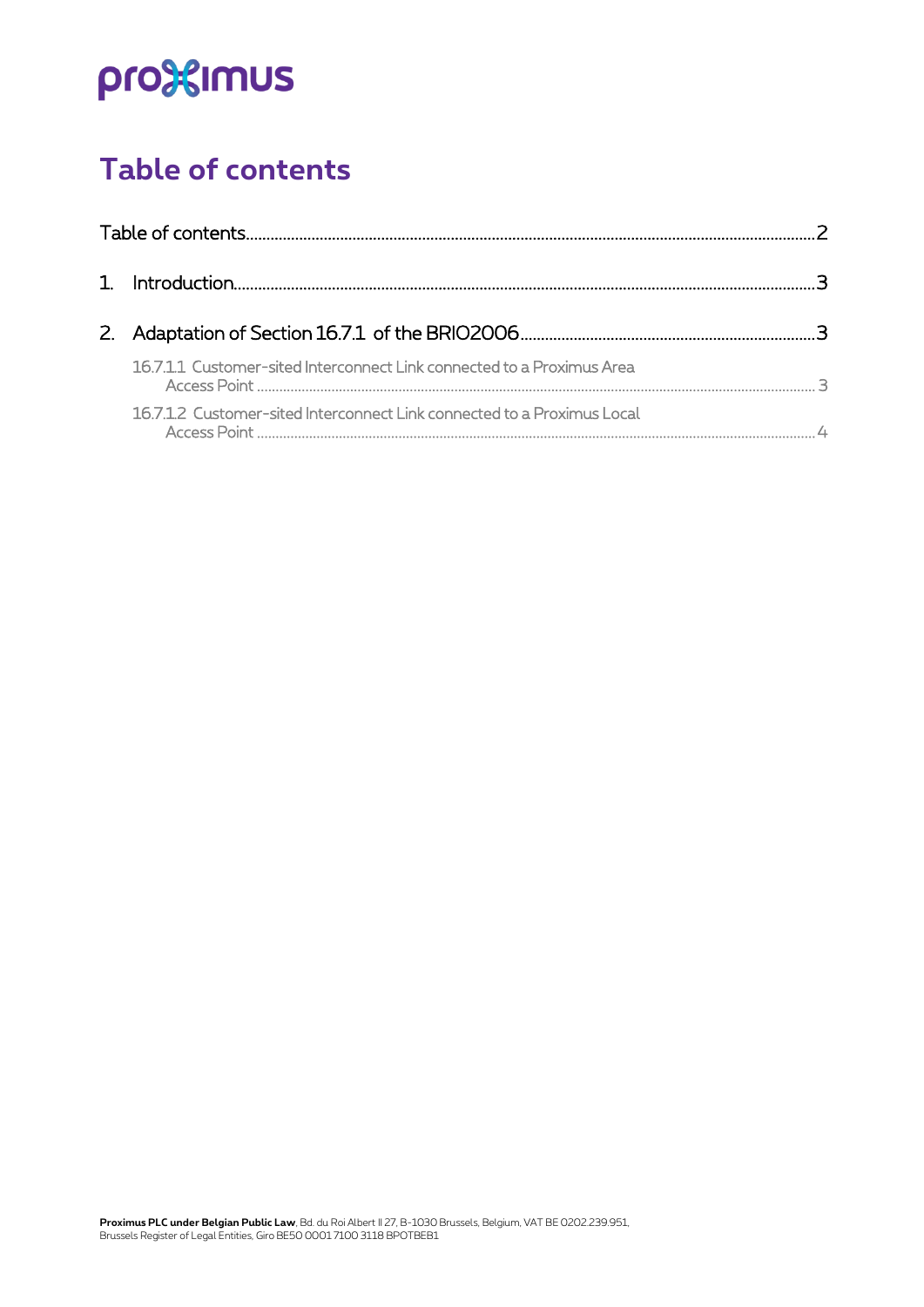# pro%imus

### <span id="page-2-0"></span>1. **Introduction**

This Addendum to the Proximus Reference Interconnect Offer concerns:

Adaptation of the Interconnection Tariffs for the customer-sited IC links

This Addendum is applicable as from 01/04/06. The sections of the BRIO2006, which are impacted by this Addendum are indicated in the subsequent paragraphs.

## <span id="page-2-1"></span>2. **Adaptation of Section 16.7.1 of the BRIO2006**

Section 16.7.1 of the Reference Interconnect Offer for 2006 is replaced by the following text (including the same numbering of paragraphs as in the original BRIO text):

#### <span id="page-2-2"></span>16.7.1.1 Customer-sited Interconnect Link connected to a Proximus Area Access Point

One-time installation fee per 2 Mbit/s link which is part of one and the same Interconnect Link:

#### *(all values in EUR)*

| for the first 2 Mbit/s link | for each of the subsequent |  |  |  |
|-----------------------------|----------------------------|--|--|--|
|                             | 2 Mbit/slinks              |  |  |  |
| minimum contract duration   | minimum contract duration  |  |  |  |
| 4, $2$ or $1$ years         | 4, $2$ or $1$ years        |  |  |  |
|                             |                            |  |  |  |
| 2.107,09                    | 1.239,47                   |  |  |  |

Specific costs have been approved by the BIPT in case of a modification of the Proximus access point from AAP to LAP. Those modifications and those costs, as approved by BIPT, are described on the Proximus Service Plan and Carrier Price List 005 (case C).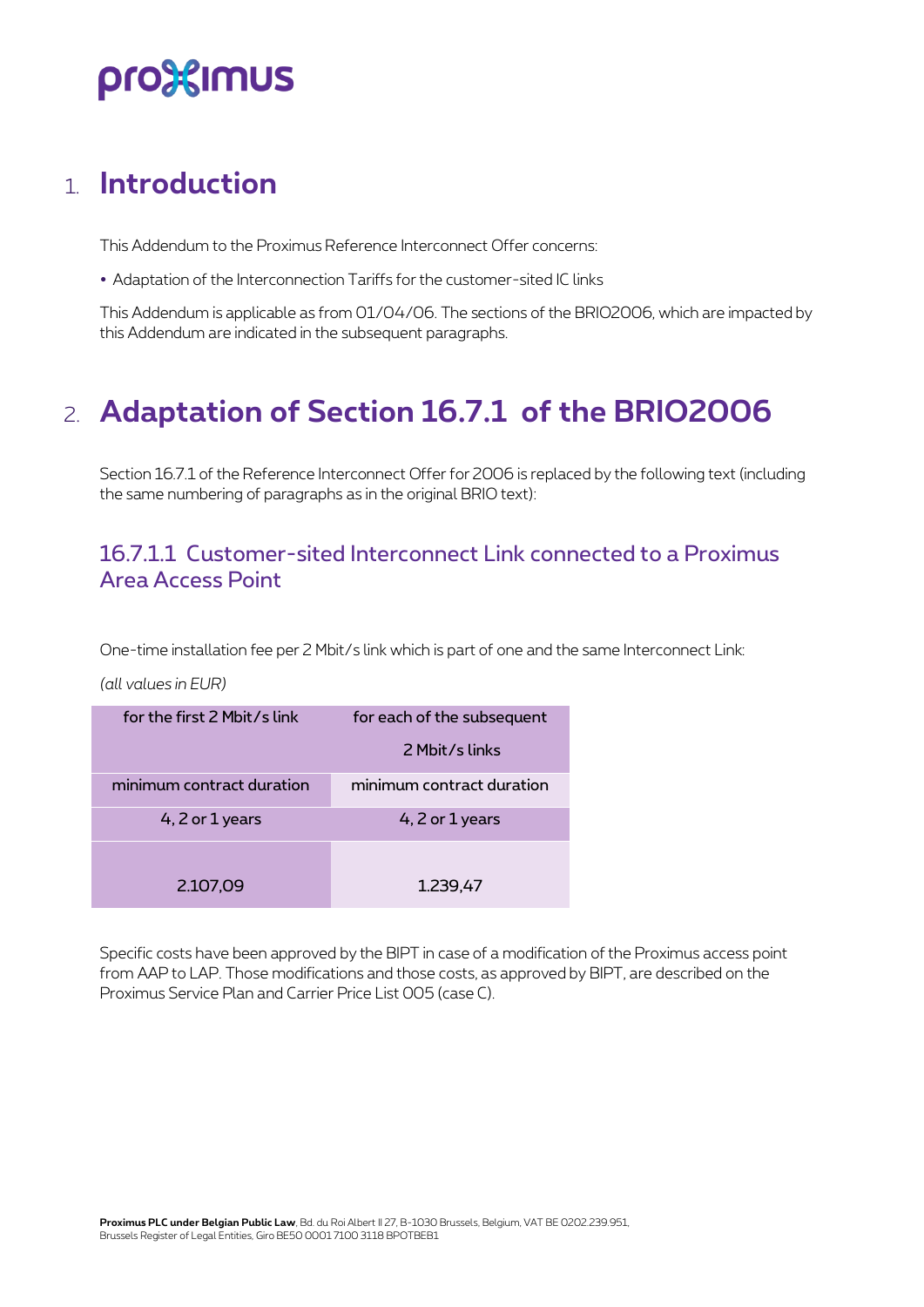# pro<sup>3</sup> sumus

Monthly rental fees per 2 Mbit/s link which is part of one and the same Interconnect Link:

*(all values in EUR)*

| <b>Type of Interconnect Link</b>                                                                       | number of 2 Mbit/s links in<br>Interconnect Link <= 8 |         |        | number of 2 Mbit/s links in<br>Interconnect Link >8 |         |        |
|--------------------------------------------------------------------------------------------------------|-------------------------------------------------------|---------|--------|-----------------------------------------------------|---------|--------|
|                                                                                                        | minimum contract duration                             |         |        | minimum contract duration                           |         |        |
|                                                                                                        | 4 years                                               | 2 years | 1 year | 4 years                                             | 2 years | 1 year |
| Interconnected AP's <sup>1</sup> located<br>in same telephone zone <sup>2</sup>                        | 139,33                                                | 186,88  | 281,97 | 118,08                                              | 147,30  | 205,82 |
| Interconnected AP's located<br>in different telephone zones<br>but in the same Proximus<br>Access Area | 184,37                                                | 231,92  | 327,01 | 163,09                                              | 192,34  | 250,86 |
| Interconnected AP's located<br>in different Proximus Access<br>Area <sup>3</sup>                       | 205,55                                                | 253,10  | 348,19 | 184,27                                              | 213,53  | 272,05 |

The above mentioned rental fees will be invoiced at the 1st day of the month to which they are related (payment however is due at the latest 30 calendar days after the end of the month to which they are related).

#### <span id="page-3-0"></span>16.7.1.2 Customer-sited Interconnect Link connected to a Proximus Local Access Point

One-time installation fee per 2 Mbit/s link which is part of one and the same Interconnect Link:

*(all values in EUR)*

<sup>1</sup> AP: Access Point.

 $2$  The telephone zones are listed in Annex 1.

<sup>3</sup> The indicated price is only applicable in case the AP of the Operator is the nearest AP of the Operator located in another Access Area with respect to the Proximus AP considered.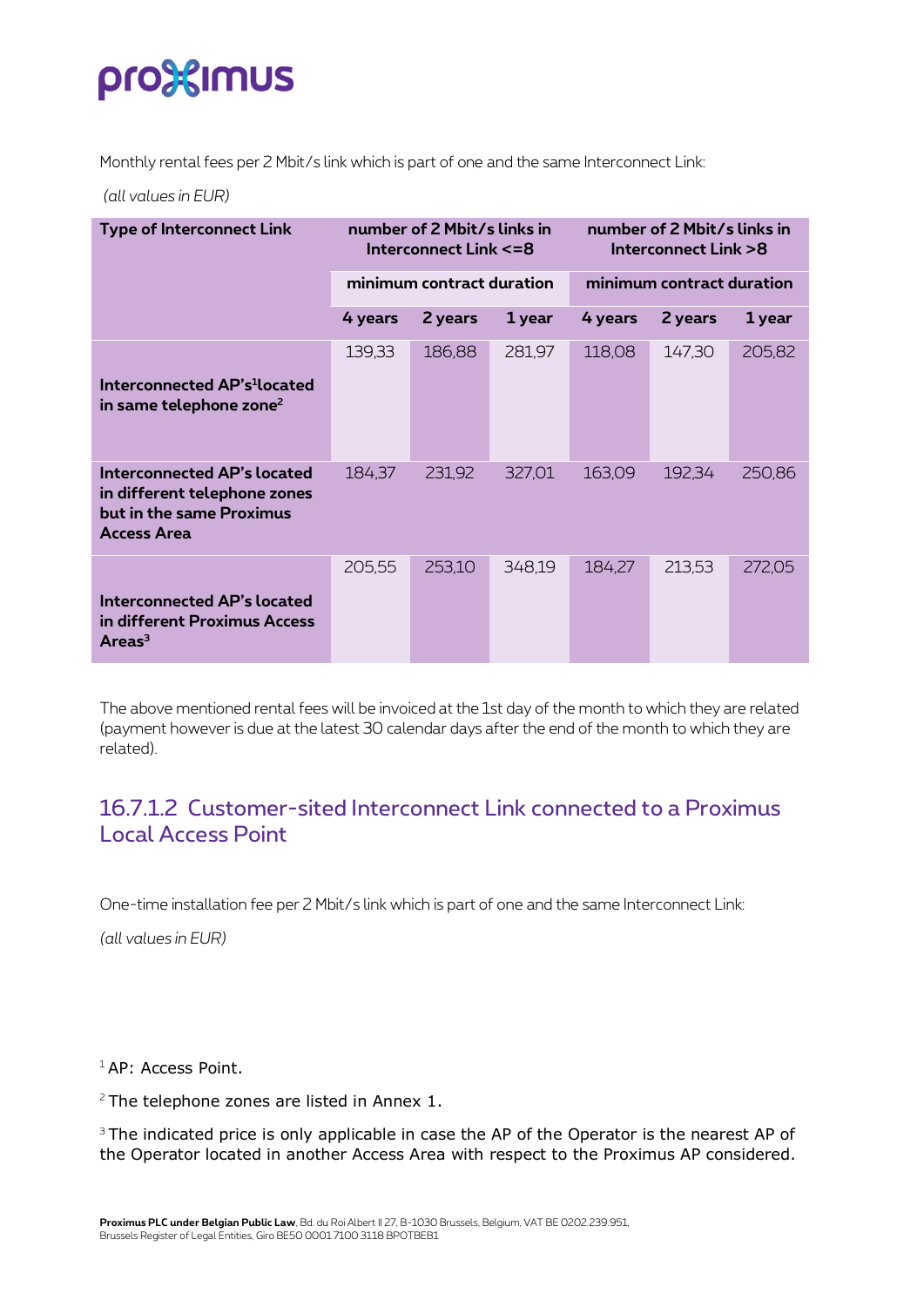# pro<sup>32</sup>imus

| for the first 2 Mbit/s link | for each of the subsequent |  |  |  |
|-----------------------------|----------------------------|--|--|--|
|                             | 2 Mbit/s links             |  |  |  |
| minimum contract duration   | minimum contract duration  |  |  |  |
| 4, 2 or 1 years             | 4, 2 or 1 years            |  |  |  |
| 2.107,09                    | 1.239,47                   |  |  |  |
|                             |                            |  |  |  |

Specific costs have been approved by the BIPT in case of a modification of the Proximus access point from AAP to LAP. Those modifications and those costs, as approved by BIPT, are described on the Proximus Service Plan and Carrier Price List 005 (case C).

Monthly rental fees per 2 Mbit/s link which is part of one and the same Interconnect Link:

*(all values in EUR)*

| <b>Type of Interconnect Link</b>                                                                                                | number of 2 Mbit/s links in<br>Interconnect Link <= 8 |         |        | number of 2 Mbit/s links in<br>Interconnect Link >8 |         |        |
|---------------------------------------------------------------------------------------------------------------------------------|-------------------------------------------------------|---------|--------|-----------------------------------------------------|---------|--------|
|                                                                                                                                 | minimum contract duration                             |         |        | minimum contract duration                           |         |        |
|                                                                                                                                 | 4 years                                               | 2 years | 1 year | 4 years                                             | 2 years | 1 year |
| Interconnected AP's <sup>4</sup><br>connected to the same local<br>distribution frame                                           | 125,98                                                | 177,70  | 281,13 | 98,31                                               | 128,48  | 188,81 |
| Interconnected AP's located<br>in same telephone zone <sup>5</sup> , but<br>connected to different local<br>distribution frames | 187,25                                                | 238,97  | 342,41 | 159,58                                              | 189,75  | 250,09 |
| <b>Interconnected AP's located</b><br>in different telephone zones<br>but in the same Proximus<br><b>Access Area</b>            | 234,15                                                | 285,87  | 389,30 | 206,48                                              | 236,64  | 296,98 |
| Interconnected AP's located<br>in different Proximus Access<br><b>Areas</b>                                                     | 261,69                                                | 313,40  | 416,84 | 234,01                                              | 264,18  | 324,52 |

<sup>4</sup> AP: Access Point.

<sup>5</sup> The telephone zones are listed in Annex 1.